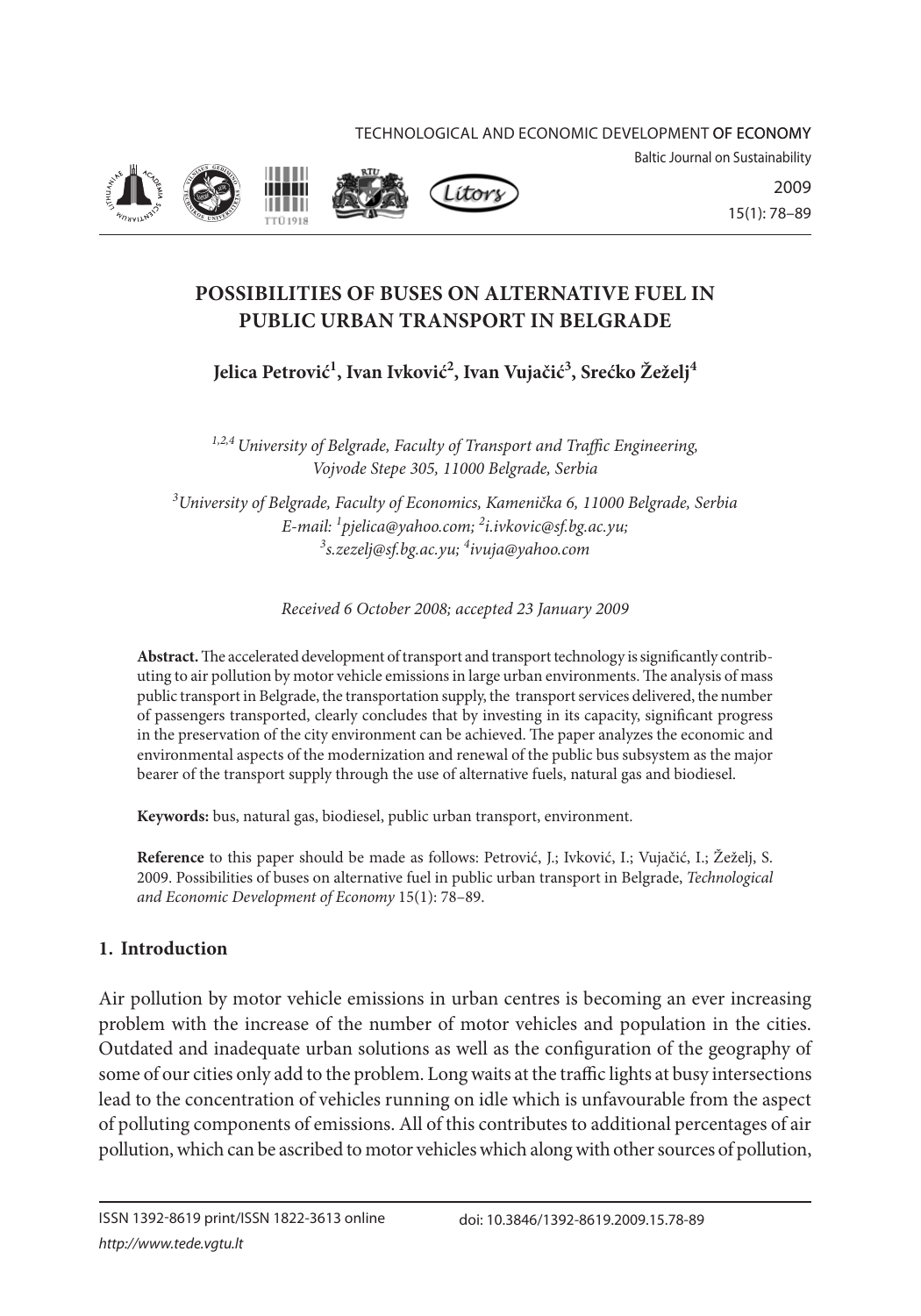leads to a higher incidence of respiratory illness among the urban population. Transport is the cause of almost 90% of emissions of carbon monoxide, nitric oxides and hydrocarbons, thus being a direct contributor to global climate change. Table 1 shows the sectors that are sources of major components that influence air pollution (Gligorijević *et al*. 2004).

|                       | CO(%) | $NOx(\%)$ | HC(%) |
|-----------------------|-------|-----------|-------|
| Motor vehicles        | 90    | 52        | 40    |
| Households            | 5     |           |       |
| Thermoelectric plants |       | 26        |       |
| Industry              |       |           | 56    |
| Other                 |       |           |       |

**Table 1.** Emission of air pollution by sector

The problem of pollution exists since the invention of the motor vehicle gaining in significance with the development of transport and the expansion of motor vehicle use and becoming a major concern of organizations dealing with the environment protection. One of the results of concern with the state of the environment is the standards of permitted detrimental gas emissions produced by motor vehicles. Today's standards (EURO IV – applied since October 2005 and EURO V – to be implemented from October 2008) allow for very low levels of emissions and will certainly contribute to the application of modern technical solutions to meet these standards. Among these are new systems of fuel usage, common rail motors; the use of devices for the treatment of emission gases – three-way catalytic converters, catalytic converters for reduction of nitric oxides, and the use of alternative fuels (CNG, LNG, LPG, methanol, biodiesel, and ethanol).

Within the transport system of Belgrade, mass public transportation is the basic logistic subsystem of the city which with its performance, quality and technology affects the environment to a great extent. It is also an economic activity which employs vast resources invested in vehicles and energy.

Accordingly, the paper analyzes the possibilities of development of mass public transport (MPT) from the angle of modernizing and renewal the bus subsystem through the application of new constructional and conceptional solutions based on alternative fuels. This would also correspond to the general choice of European countries in regard to the development of MPT urban subsystems.

# **2. Mass public transport of passengers in the transport system of Belgrade**

Mass public transport of passengers is a system with a complex structure of numerous technological and organizational entities within the city of Belgrade transporting 1.8 million passengers/day with the vehicles doing 80 million kilometers per year.

The system of MPT in the coming period will develop in harmony with the general goals of the development of the transportation system of the city of Belgrade as defined in the General Plan. These goals are: a mutually synchronized development of all types of transport, an optimal interconnection of all city functions, efficient and rational use of transport capacity,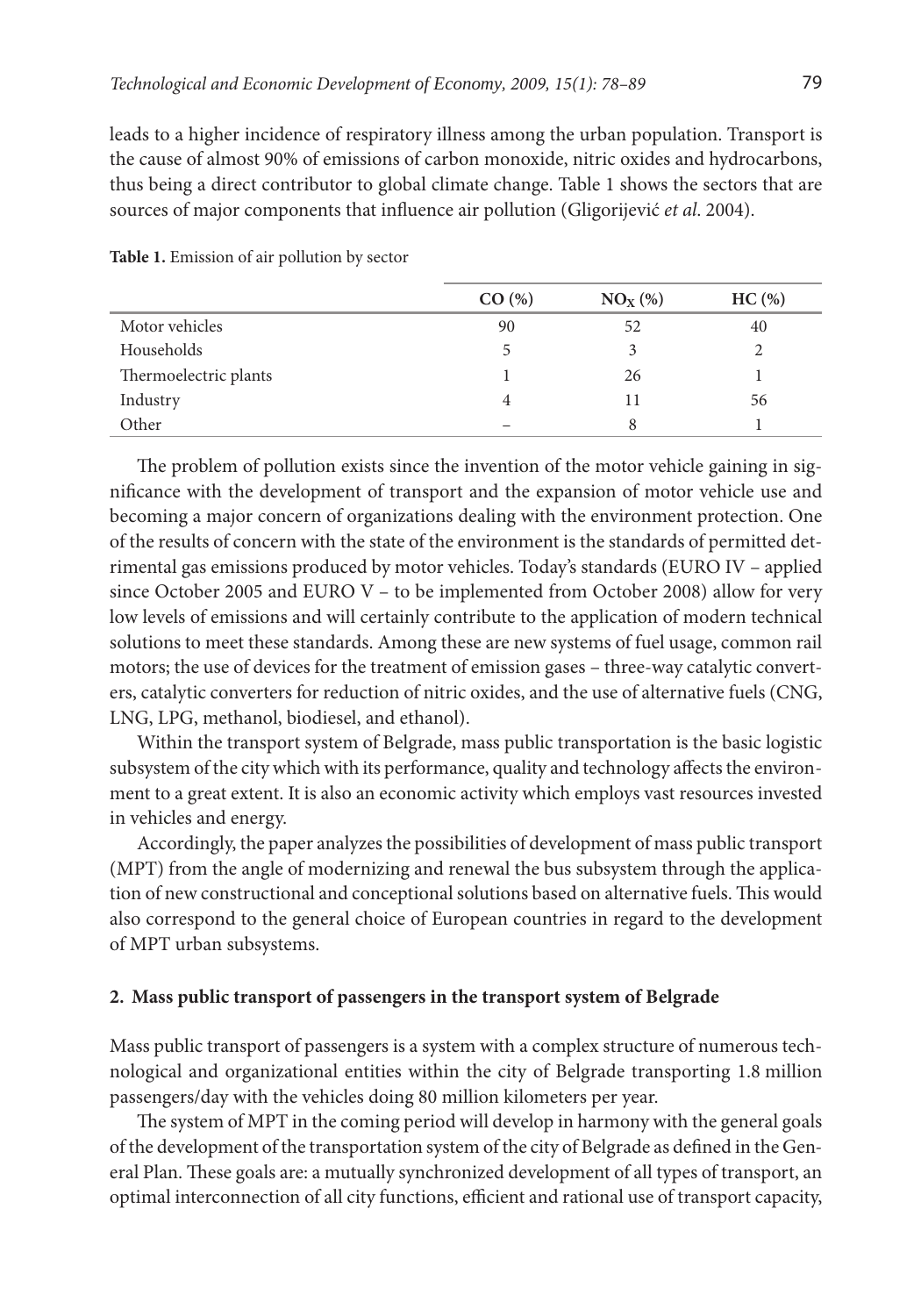upgrading the level of services and safety, lowering the volume of road and street transport, increasing the appeal of public versus private automobile transport, the decline of detrimental effects of transport on people, the environment and historical cultural heritage and finally, the rational use of material and financial resources (Generalni plan Beograda 2021).

From the adopted goals it is obvious that public transport will not lose its role in the transport system, but that on the contrary it will gain in importance through investment in its development in order to achieve significant progress in the general functioning of the city.

In the coming period, it is necessary to include the principles related to the environment and aligned with the concept of sustainable development of complex organizational and technological systems (4E – efficiency, economy, effectiveness, ecology) into the strategic vision and goal function of the development of Belgrade. In other words, demands of various interest groups for the volume and quality of transport services are not enough as an input for planning.

## **3. The bus subsystem in the system of MPT**

In Belgrade the network of lines of MPT is very branched out and consists of bus, trolleybus, tram and suburban railways. The bus resources of 331 lines (64 city and 267 in the suburban sector) with 1 200 working vehicles, transport around 80% of all passengers daily and achieve a daily transport workload of 9 million passenger kilometers. The great significance of buses in the system of passenger transportation is also reflected in the transport supply of 27 million place kilometers daily. The cited figures clearly point out that in the long-term planning of MPT problems of the functioning and further development of the bus subsystem which as the primary transportation subsystem must be taken into account.

The strategies of development of public transport and within it of the bus subsystem are numerous and are most frequently aimed at enhancing the efficiency of existing vehicles. These include: the adoption of new technological solutions, the use of alternative fuels, changing and upgrading conventional traffic flows, the application of intelligent transport systems, the education of drivers, etc. (Deakin 2003; Jarašūnienė 2007).

In order to achieve the goal of sustainable MPT, the world trend is to use alternative fuels in city buses due to their favourable economic, energy-efficiency and environmental characteristics. A whole spectrum of demonstration programs with the goal of collecting data on the costs of the functioning of these buses, their performance, reliability and maintenance have been developed: CUTE (Clean Urban Transport for Europe) CFCP (California Fuel Cell Partnership), NRC (National Resources Canada) and STEP (Sustainable Transport Energy for Perth) (Tica *et al.* 2003; Jakimavičius and Burinskienė 2007).

Alternative fuels and therefore the propulsion concepts of buses are numerous (CNG, LNG, LPG, methanol, hydrogen etc). However, the European Commission has, after research come to the conclusion that only 3 options have the prospect of being widely used as a substitute for conventional fuel. At the moment and in the midterm it is natural gas and biodiesel that are alternatives, while hydrogen as a fuel for the classical inner combustion motor and burnable cells could be applicable after the year 2020.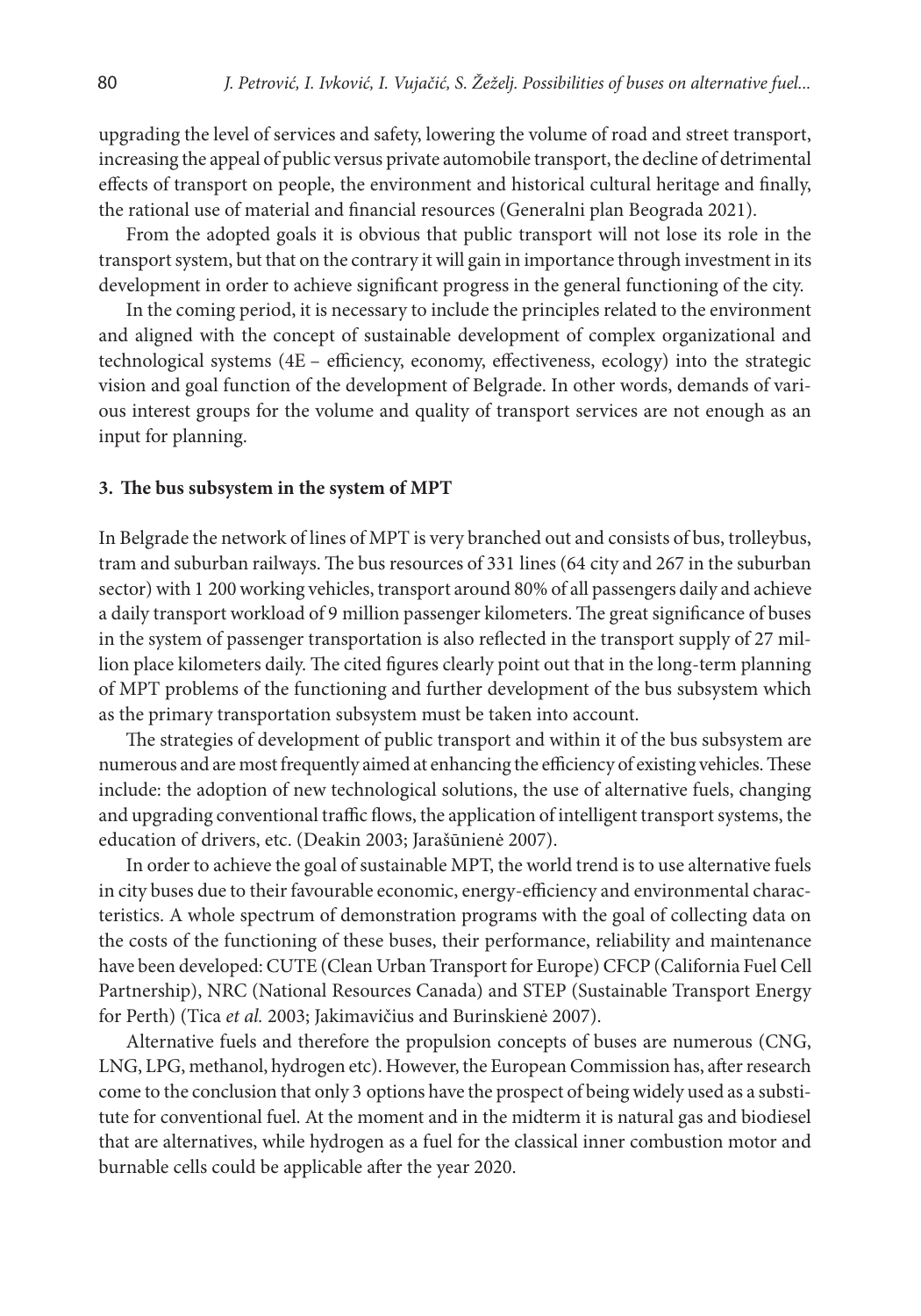## **4. Natural gas and biodiesel – alternative propulsion fuel for buses in MPT**

Buses with propulsion on natural gas are being produced and developed by major companies and there exists a wide spectrum of vehicles that can satisfy the most sophisticated customers. In 65 countries in the world there are 7 million vehicles that run on natural gas, out of which there are 160.000 buses (NGV Statistics 2007). The advantages of natural gas compared to liquid fuel lie in its easier mixture with air, that it combusts more thoroughly and has a relatively high heating power. It combusts with hardly any remains and has a lower cost than liquid fuel. There are several different ways of using natural gas for the propulsion of buses (Ivković *et al.* 2007):

- Gas propulsion: This conceptual solution requires an industrially produced gas motor or a classic diesel motor which has been adapted for running on natural gas. There are 2 ways of preparing the mixture for combustion: the preparing of a stoichiometric mixture of gas and air (*λ* = 1) and the preparing of a weaker mixture of gas and air (*λ*>1,  $\lambda = 1.4 - 1.6$ .
- Gas diesel propulsion: This conceptual solution requires the use of natural gas with a diesel motor bus without any adaptations on the motor. This can be done in 2 ways of regulating the motor. The first possibility is to have a double combustion motor with the "pilot" injection of diesel fuel (natural gas and air are mixed in an adequate proportion at the entrance to the motor and are brought into the cylinders under the influence of the differences in pressure). The second option is to have a double combustion motor with a variable quantity of injected fuel (progressive injection is used to avoid detonating combustion under maximal utilization).

In a smaller number of cases the application of natural gas in the propulsion of buses is done through gas hybrid turbine propulsion aggregate.

Biodiesel is a liquid bio-fuel, produced from renewable agricultural resources which can completely substitute fossil fuels in bus motors. It is derived from soy, sunflower, and other vegetables and through recycling of oils and fats through a process of trans-etherification with a catalyst. It can be used independently or in a mixture with conventional diesel derived from crude oil in any proportion. Depending on the proportion of bio-fuel in the mixture, biodiesel are called B100 (pure, 100% biodiesel), B5 (5% biodiesel and 95% fossil diesel), B20 (20% biodiesel and 80% fossil diesel) etc.

Biodiesel as an alternative fuel has been known since 1900 when Rudolf Diesel and Henry Ford introduced it as the fuel of the future at the Paris Exhibition. In spite of early interest, it did not reach wide application in the transport sector primarily because of poor thermal stability and changing viscosity. So far the major interest for the use of biodiesel in vehicles has been a result of the recommendation from the European Union in regards to the proportion of diesel from renewable resources (5.75% by the year 2010) in the total consumption of diesel fuels (Directive 2003/30/EC).

The major advantages of biodiesel as a propulsion fuel for buses are (Gligorijević *et al.*  2004):

• no danger in applying to motors with catalytic converters because of a lack of sulphur;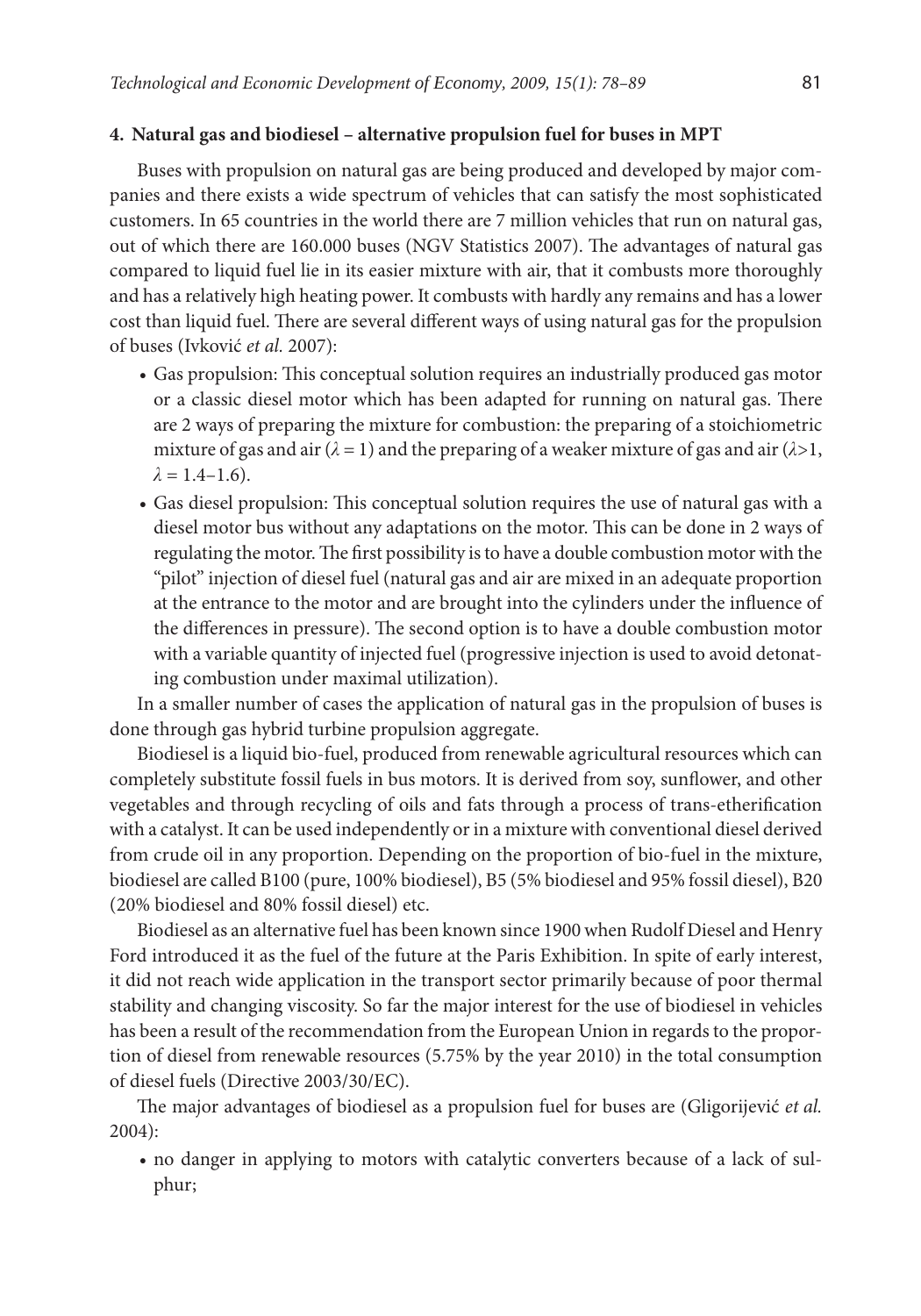- it has around 11% of oxygen which leads to smaller emissions of carbon-monoxide (CO), hydrocarbon (HC), particles (PM) and carbon-dioxide (CO<sub>2</sub>);
- it is a good lubricant for the injection system;
- cetin number is close to or greater than in mineral diesel;
- it is bio-down breakable.

## **5. The emission of harmful waste in the use of natural gas and biodiesel**

With the combustion of the mixture of fuel and air in the motor aside of complete combustion, products and matter of incomplete combustion arise with the breakdown of fuel. These are extremely important as they have a harmful effect on human health being toxic in nature. Their influence on humans manifests itself through skin inflammation, intoxication, breathing problems, as a cause of cancer etc. The most damaging effects are those from carbon- monoxide CO, nitrogen-oxides  $NO<sub>x</sub>$ , sulfur-oxides  $SO<sub>x</sub>$ , hydrocarbons HC and particles that is soot. Also, aside of toxic gases the effects of pollution by the combustion of various types of fuels is measured through the emission of greenhouse gases of which proportionally the most represented are carbon dioxide  $CO<sub>2</sub>$  as well as volatile organic compounds (VOCs).

In order to analyze the effects of buses using alternative fuels on the environment one must keep in mind the following (Ivković and Žeželj 2005; Kapski *et al.* 2008):

- The emission of harmful waste depends on the system of feeding fuel to the motor, that is, on the way in which the mixture for combustion is produced.
- The emission of harmful waste depends on the conditions of exploitation. That is the type of required emission tests that vehicles have been subject to: ESC (European steadystate Cycle), ETC (European Transient Cycle), ELR (European Load Response), CBDC (Central Business District Cycle), NYBC (New York Bus Cycle), DUDBC (Dutch Urban Bus Drive Cycle), DE LIJN, RS54/92, RS30/39, On Board measurement.
- The emission of harmful waste depends on the composition of natural gas and quantity of biodiesel in the mixture with mineral diesel (B100, B20, and B5).

Table 2 and Fig. 1 show data compiled by the International Energy Agency on the emission of pollutants corresponding to various buses under various conditions of exploitation.

The bus subsystem is the major pillar of MPT in Belgrade with a gross output of 225.500 vehicle km per day. On the basis of this figure, as well as the numbers from Table 2, it is possible to deduct the emission of pollutants produced by the bus subsystem of Belgrade. In accordance with this, we made an estimate (Table 3) of the total emission of pollution within a year taking into account the conditions of exploitation which most closely correspond to the ones in Belgrade in accordance with the types of the propulsion aggregate (Žeželj *et al.* 2007).

Natural gas and diesel are energy sources with different emission characteristics. Conventional diesel bus motors produce a lower level of total hydrocarbon in relation to CNG *λ*>1 bus motor. This occurs independently of the use or non-use of the gas oxidation catalyst (GOC) because the influence of the latter mostly amounts to the reduction of non-methane toxic hydrocarbons. Preparing the stoichiometric mixture of fuel and air  $(\lambda = 1)$  while treating emissions gases with the aid of a three-way catalyst (TWC), the emission of THC can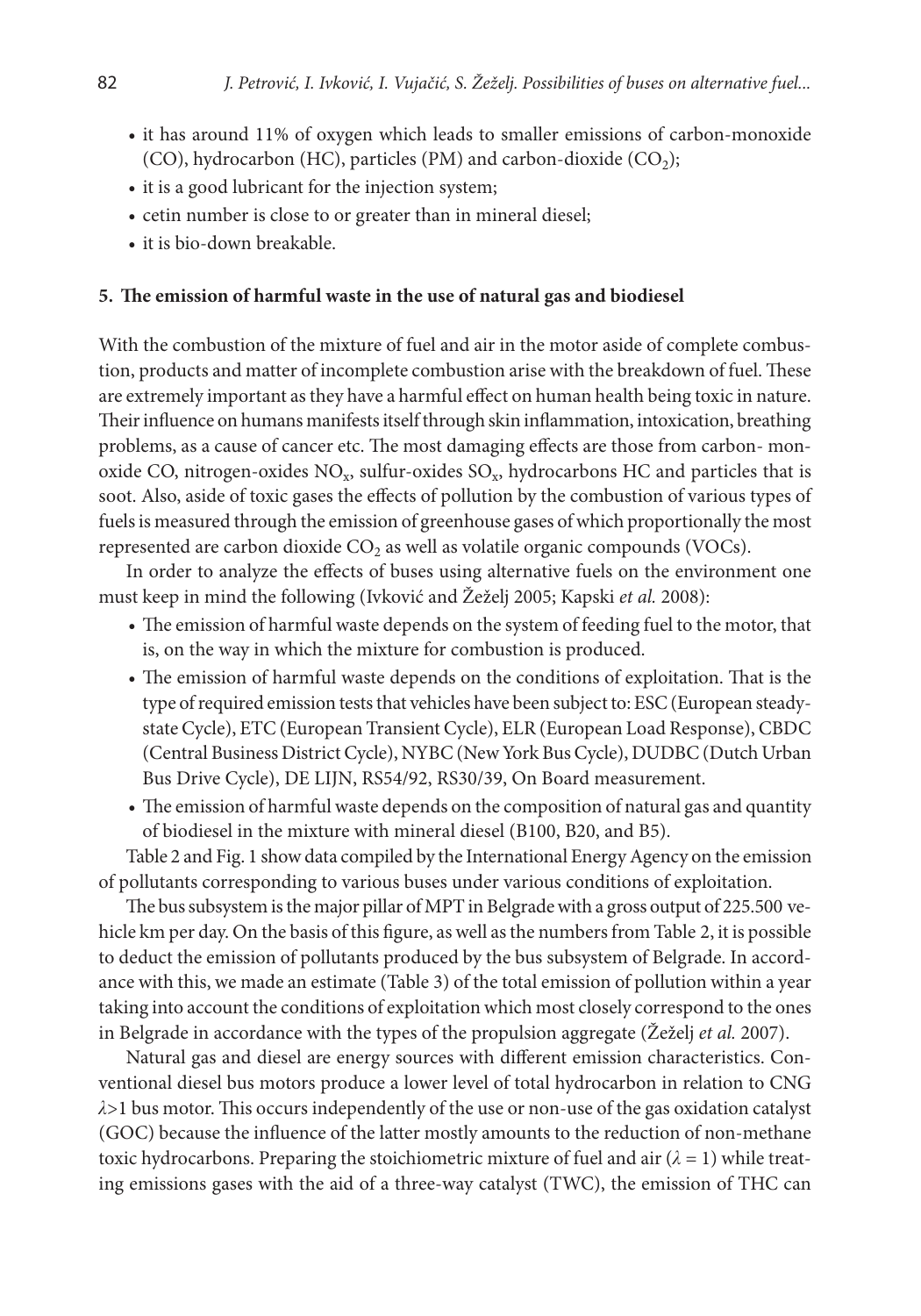| l           |
|-------------|
|             |
| j<br>ı      |
|             |
|             |
|             |
|             |
|             |
| ׇ֚֘֝֕       |
|             |
|             |
| ļ           |
|             |
| Š           |
|             |
|             |
| i           |
|             |
|             |
|             |
|             |
| i           |
|             |
|             |
|             |
| i<br>i      |
|             |
|             |
|             |
| Î           |
|             |
|             |
|             |
|             |
|             |
|             |
|             |
|             |
|             |
|             |
|             |
| Î           |
| i<br>C<br>C |
|             |
|             |
|             |
|             |
|             |
|             |
|             |
|             |
|             |
|             |
|             |
|             |
|             |
|             |
|             |
|             |
|             |
| I           |
|             |
| Je 2        |
|             |

| Table 2. The emission of harmful gases of different buses under different conditions of exploitation (Pelkmans <i>et al.</i> 2001) |           |                          |                    |        |                                 |                    |         |                        |                    |         |                          |                    |          |                      |                  |
|------------------------------------------------------------------------------------------------------------------------------------|-----------|--------------------------|--------------------|--------|---------------------------------|--------------------|---------|------------------------|--------------------|---------|--------------------------|--------------------|----------|----------------------|------------------|
|                                                                                                                                    |           | $CO2$ [gr/km]            |                    |        | CO[gr/km]                       |                    |         | THC [gr/km]            |                    |         | $NO_x$ [gr/km]           |                    |          | $PM[$ mgr/km $]$     |                  |
|                                                                                                                                    | Diesel    | CNG<br>$\lambda = 1$     | CNG<br>$\gtrsim$   | diesel | $CNT$<br>$\lambda = 1$          | CNG<br>$\gtrsim$ 1 | diesel  | $CNG$<br>$\lambda = 1$ | CNG<br>$\lambda$ l | diesel  | CNG<br>$\lambda=1$       | CNG<br>$\lambda$ ) | diesel   | CNG<br>$\lambda = 1$ | CNG<br>$\gtrsim$ |
| exploitation)<br>On board<br>(city                                                                                                 | 1633      | 1475                     | 1634               | 3.5    | 0.7                             | 0.8                | 1.7     | 0.15                   | 7.5                | 15.2    | 1.8                      | 25.1               | 241      | $\sigma$             | 25               |
| CBDC                                                                                                                               | 1301      | 1386                     | 1580               | 4.5    | 0.9                             | 0.8                | 1.4     | 0.04                   | $\overline{71}$    | 12.5    | $0.\overline{5}$         | 21.7               | 220      |                      | $\overline{c}$   |
| DUDBC                                                                                                                              | 1435      | 1527                     | 1602               | 3.1    | 0.7                             | 0.8                | 1.2     | $0.07$                 | $12.7\,$           | 12.8    | 2.5                      | 25.5               | 237      | $\sim$ $\sim$        | 23               |
| DE LIJN                                                                                                                            | 1252      | 1322                     | 1445               | 5.1    | 0.4                             | 0.6                | 1.9     | 0.12                   | 8.0                | 11.5    | 1.9                      | 18.8               | 208      | $\circ$              | 18               |
| intercity transport<br>services)<br>(suburban. and<br>On board                                                                     | 937       | 1102                     | 1332               | 2.1    | $1.0$                           | 0.6                | $1.0\,$ | 0.09                   | 5.4                | 8.9     | 1.3                      | 23.7               | 197      | 4                    | S                |
| Table 3. The estimate of emissions using different concepts of buses (Žeželj et al. 2007)                                          |           |                          |                    |        |                                 |                    |         |                        |                    |         |                          |                    |          |                      |                  |
|                                                                                                                                    |           | CO <sub>2</sub> [t/year] |                    |        | CO [t/year]                     |                    |         | THC [t/year]           |                    |         | NO <sub>x</sub> [t/year] |                    |          | PM [kg/year]         |                  |
|                                                                                                                                    | diesel    | CNG<br>$\lambda = 1$     | CNG<br>$\gtrsim$ 1 | Diesel | CNG<br>$\overline{\phantom{a}}$ | CNG<br>$\gtrsim$   | diesel  | CNG<br>$\lambda=1$     | CNG<br>$\gtrsim$   | diesel  | CNG<br>$\lambda = 1$     | CNG<br>$\gtrsim$   | diesel   | CNG<br>$\lambda = 1$ | CNG<br>$\gtrsim$ |
| (city transport)<br>On board                                                                                                       | 134408.15 | 1214.04                  | 1344.90            | 288.08 | 57.62                           | 65.85              | 139.92  | 12.35                  | 617.31             | 1251.07 | 148.15                   | 2065.92            | 19836.11 | 740.77               | 2057.69          |
| <b>CBDC</b>                                                                                                                        | 107082.06 | 1140.78                  | 1300.46            | 370.38 | 74.08                           | 65.85              | 115.23  | 3.29                   | 584.38             | 1028.84 | 41.15                    | 1786.07            | 18107.65 | 576.15               | 1728.46          |
| DUDBC                                                                                                                              | 118111.26 | 1256.84                  | 1318.57            | 255.15 | 57.62                           | 65.85              | 98.77   | 5.76                   | 1045.31            | 1053.54 | 205.77                   | 2098.84            | 19506.88 | 576.15               | 1893.07          |
| DE LIJN                                                                                                                            | 103048.99 | 1088.11                  | 1189.34            | 419.77 | 32.92                           | 49.38              | 156.38  | 9.88                   | 658.46             | 946.54  | 156.38                   | 1547.38            | 17119.96 | 493.85               | 1481.54          |
| intercity transport)<br>(suburban and<br>On board                                                                                  | 77122.13  | 907.03                   | 1096.34            | 172.85 | 82.31                           | 49.38              | 82.31   | 7.41                   | 444.46             | 732.54  | 107.00                   | 1950.69            | 16461.50 | 329.23               | 1234.61          |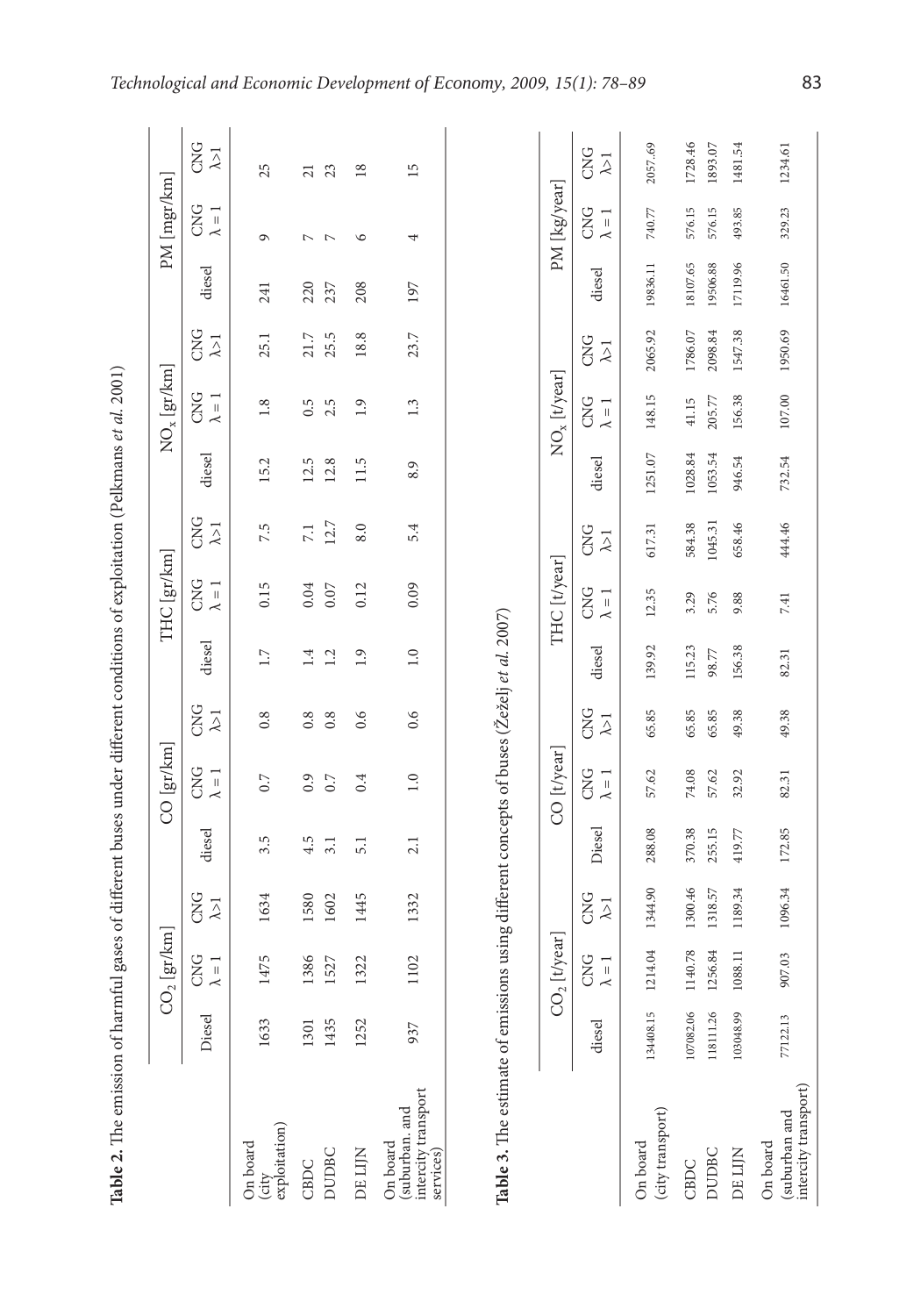

**Fig. 1.** The emission of harmful gases of different buses under different conditions of exploitation (Pelkmans *et al.* 2001)

be reduced in comparison with the conventional diesel motor. The percentage of reduction varies from 90 to 97. It is necessary to emphasize that hydrocarbons produced by gas motors contain a large quantity of methane (98% in comparison to toxic hydrocarbons produced by conventional diesel motors) which is much less toxic than non-methane hydrocarbons. The fact of the low direct toxicity of methane is supported by certain US regulations which do not limit the quantity of  $CH<sub>4</sub>$ , that is not the case with EURO standards.

The emission of carbon dioxide is approximately the same (in relation to the total quantity) for all conceptual diesel solutions and CNG propulsion aggregates, controlling for all relevant factors which influence the estimate of environmental desirability of the fuels in question. One of the causes of this result is the higher percentage of  $CO<sub>2</sub>$  in natural gas.

The emission of carbon monoxide is at a much lesser level in both buses running on natural gas than is the case of the diesel bus. The drop in emissions varies from 4 to 5 times to between 8.5 and 12.75 times depending on the conditions of exploitation.

The emission of nitric oxides is far lower for the CNG concept with the stoichiometric mixture of fuel preparation in comparison to the diesel motor. In the case of the CNG  $\lambda$ >1 bus without a gas oxidation catalyst due to a higher degree of compression in the combustion chamber, the temperature is raised which leads to a higher level of NOx. With the use of the catalyst, the level of emissions can go down by over 20 times.

The environmental advantage of the CNG bus for  $(\lambda > 1$  and  $\lambda = 1)$  in comparison with the conventional diesel motor is mostly pronounced, regardless of the conditions of exploitation when observing the emission of particles both in terms of quantity and quality. The quantity aspect manifests itself in the lowering of emissions by 90%. In terms of quality, the composition of pollutants is such as to exclude particles that contain cancerous compounds given the lack of sulfur in natural gas (as viewed from the aspect of a fuel for the internal combustion motor).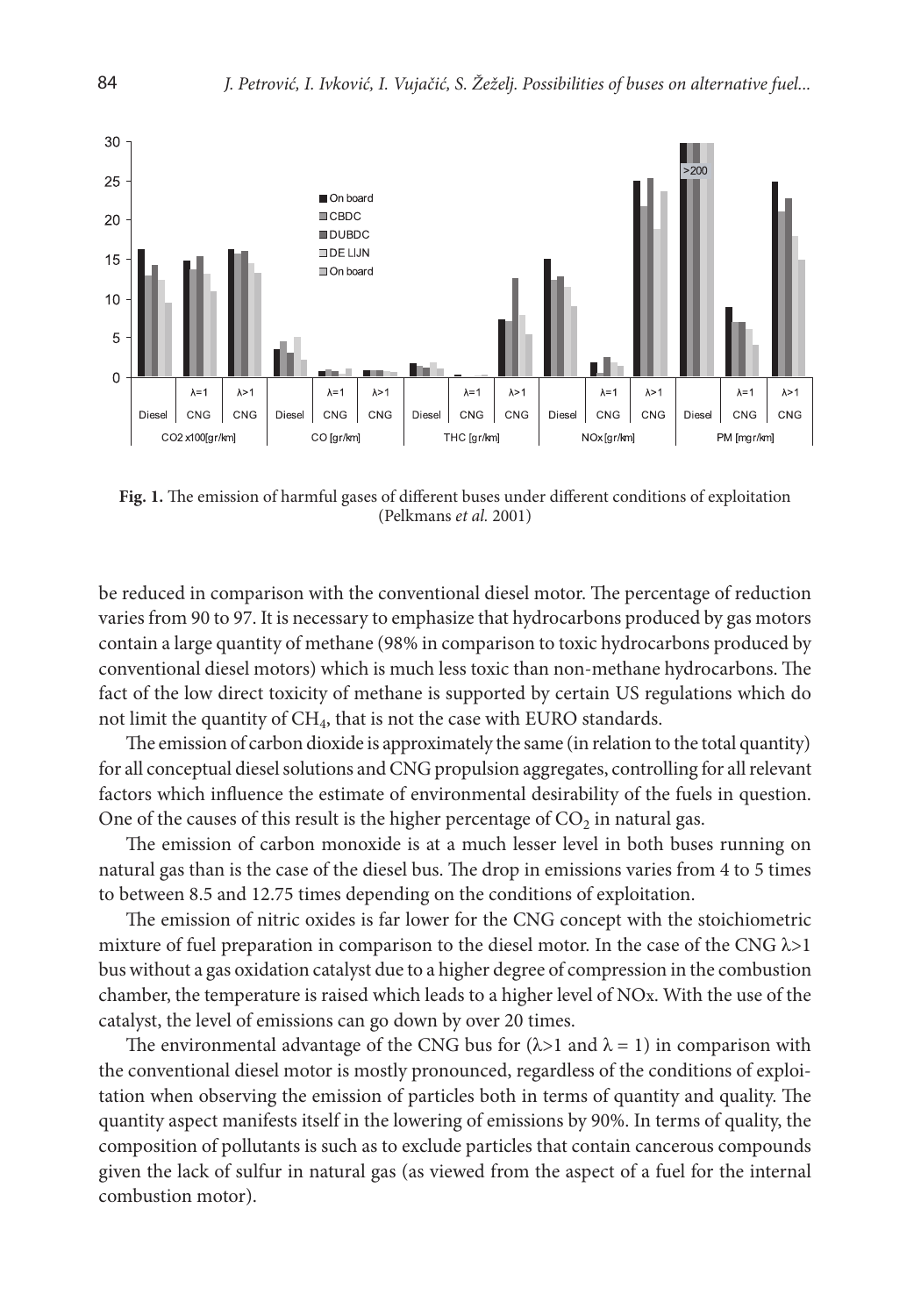In Table 4 and Fig. 2 the results of testing emission gases of buses that run on biodiesel and buses that run on euro-diesel are shown. (Projekat BIO-PEX 2006). These measurements are in accordance with Regulation 30/97-QMS ME 13.01.

The bus with biodiesel propulsion produces a significantly lower level of toxic gases in all 3 operating regimes as compared with a bus with identical propulsion aggregate that uses euro diesel. The percent of reduction is significant in terms of carbon monoxide and soot while working on idle (72.03% CO and 75.70% soot and around 90% for  $SO_2$ , Table 5) which is important for vehicles of MPT keeping in mind that they often stop for picking up and unloading passengers, waiting in terminals, intersections and keeping an interval of following the vehicles on route. Furthermore, it is evident that the emission of unregulated pollutants by the EURO standard – benzene, toluene and xylene – is several times lower for buses which use biodiesel for fuel.

**Table 4.** The emission of toxic gases of buses running on mineral diesel and biodiesel (Projekat BIO-PEX)

|                                           |       | <b>Eurodiesel bus</b> |              |                | <b>Biodiesel bus</b> |              |  |
|-------------------------------------------|-------|-----------------------|--------------|----------------|----------------------|--------------|--|
|                                           | Idle  | 50%<br>load           | 100%<br>load | Idle           | 50%<br>load          | 100%<br>load |  |
| Temperature of emission gases             | 90.1  | 149.3                 | 179.7        | 134.2          | 153.6                | 164.9        |  |
| Total concentration CO [ppm]              | 118   | 165                   | 179          | 33             | 65                   | 92           |  |
| Total concentration NO [ppm]              | 178   | 168                   | 129          | 171            | 114                  | 113          |  |
| Total concentration $NO2$ [ppm]           | 22.0  | 29.4                  | 23.4         | 23.9           | 26.3                 | 26.5         |  |
| Total concentration $NOX$ [ppm]           | 200   | 198                   | 153          | 195            | 141                  | 139          |  |
| Total concentration $SO_2$ [ppm]          | 83    | 92                    | 102          | 8              | 5                    | 5            |  |
| Total concentration $H_2$ [ppm]           | 3     | 14                    | 19           | $\overline{4}$ | 5                    | 11           |  |
| Percent $O_2$ [vol%]                      | 18.88 | 17.90                 | 17.50        | 18.9           | 18.5                 | 17.7         |  |
| Percent CO <sub>2</sub> [vol%]            | 1.83  | 2.55                  | 2.84         | 1.81           | 2.11                 | 2.7          |  |
| Total concentration PM $[\text{mg/m}^3]$  | 74.9  | 85.2                  | 95.3         | 18.2           | 24.5                 | 31.2         |  |
| Total concentration benzene $[\mu g/m^3]$ | 335   | 621                   | 825          | <10            | <10                  | <10          |  |
| Total concentration toluene $[\mu g/m^3]$ | 168   | 211                   | 398          | <10            | <10                  | <10          |  |
| Total concentration xylene $[\mu g/m^3]$  | <10   | 23                    | 40           | $<$ 10         | <10                  | <10          |  |



**Fig. 2.** The emission of toxic gases of buses running on mineral diesel and biodiesel (Projekat BIO-PEX 2006)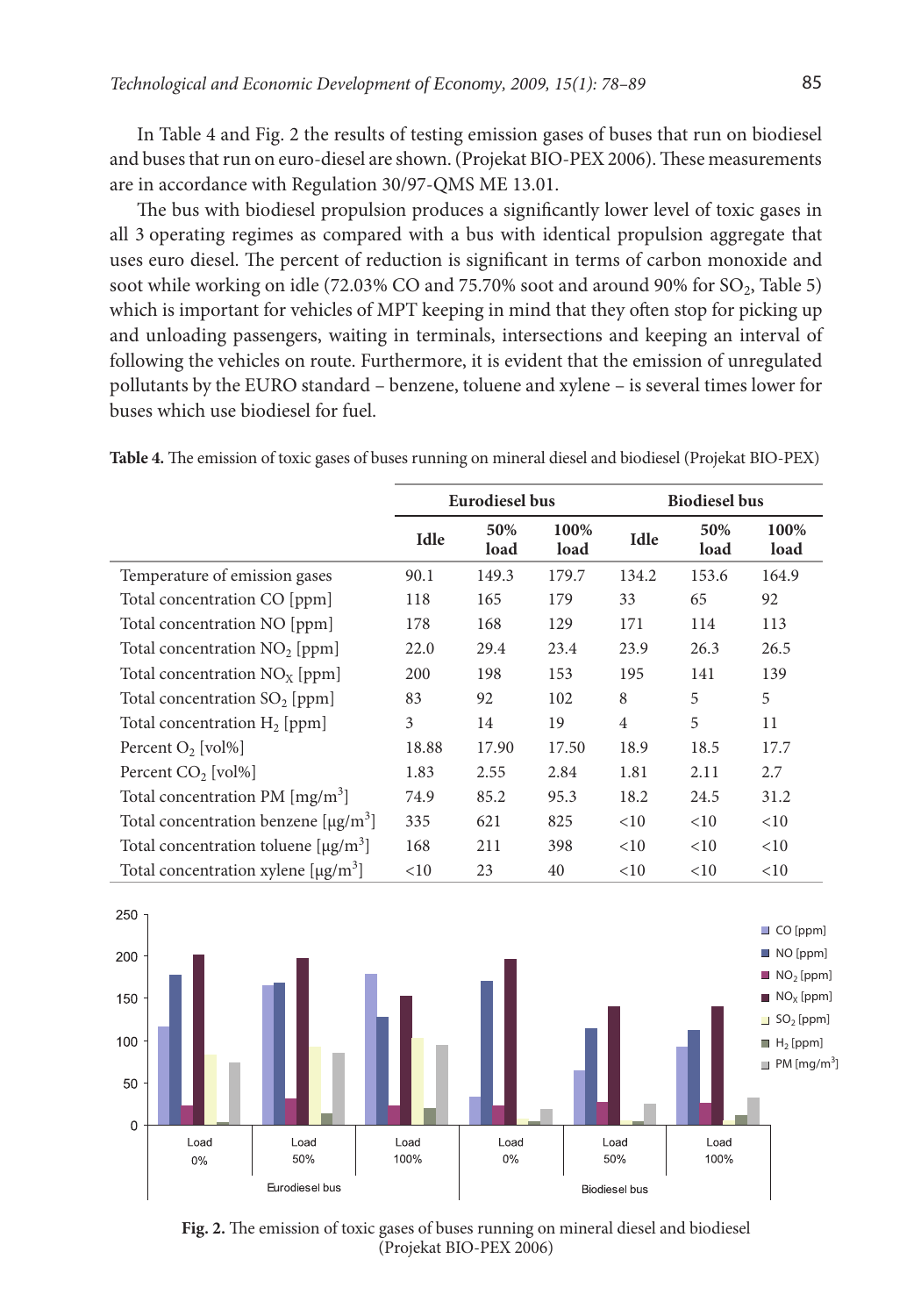|      | Reduc-<br>tion %<br><b>CO</b> | Reduc-<br>tion %<br>N <sub>O</sub> | Reduc-<br>tion %<br>NO <sub>2</sub> | Reduc-<br>tion %<br>$NO_{v}$ | Reduc-<br>tion %<br>SO <sub>2</sub> | Reduc-<br>tion %<br>Н, | Reduc-<br>tion %<br>soot |
|------|-------------------------------|------------------------------------|-------------------------------------|------------------------------|-------------------------------------|------------------------|--------------------------|
| 0%   | 72.03                         | 3.93                               | $-8.64$                             | 2.50                         | 90.36                               | $-33.33$               | 75.70                    |
| 50%  | 60.61                         | 32.14                              | 10.54                               | 28.79                        | 94.57                               | 64.29                  | 71.24                    |
| 100% | 48.60                         | 12.40                              | $-13.25$                            | 9.15                         | 95.10                               | 42.11                  | 67.26                    |

**Table 5.** Percent of reduction of pollutants using buses with biodiesel propulsion at various load levels (Žeželj *et al*. 2007)

#### **6. Expected economic effects**

From the point of view of the owners of bus fleets, the costs of operation of vehicles in comparison to total cost over a bus life cycle, are key in evaluating economic characteristics.

Economic analysis shows that controlling the conditions of operation, the bus with compressed natural gas is more profitable than the diesel bus. The greatest impact on cost comes from the difference in the price of fuel which can best be illustrated by the fuel equivalent. In the use of natural gas as energy for buses, the average consumption of 1.3 cubic meters of natural gas is equivalent to the consumption of 1 liter of diesel fuel under identical conditions of exploitation (Stevanović 2004). With a price of 80 dinar (1 Euro)/lit of diesel fuel  $(C_D)$  and 22 dinar (0.27 Euro)/m<sup>3</sup> of natural gas ( $C_{NG}$ ), the economic efficiency ( $G_E$ ) is equal to:

$$
G_E = \frac{C_D}{E \ C_{NG}} = \frac{80}{1.3 \cdot 2.2} = 2.79 \ .
$$

The economic efficiency of gas can be illustrated by the example of a bus fleet of 15 buses on gas and on diesel using the data on exploitation.

The cost of maintenance are similar for both buses and do not significantly influence the result presented in Table 6. The results show that the savings stemming from the difference in cost of fuel would allow for the renewal of the bus fleet by 3 buses, provided that the vehicles run on natural gas. In case that the owner of the fleet also owns the fuel station, the station would require an initial investment of around 250.000 Euro in order to adjust it to natural gas. However, this investment would be recovered over a period of 205 working days, as Table 6 shows. As opposed to natural gas, the production of biodiesel is relatively high at the moment (750 EUR/ton). However, it is realistic to expect a falling price trend. The adoption relevant to EU laws in Serbia would trigger a fall in price, since biodiesel would be exempt form value added taxes in retail. This would make a liter of biodiesel 0.15 EURO cheaper than a liter of diesel. Since the MPT in Belgrade, uses 1.200 vehicles daily in its subsystem, using around 150.000 liters of diesel fuel (or around 45 million liters yearly), the use of biodiesel could provide for substantial economic benefits.

The substitution of 10% of mineral diesel by biodiesel on a monthly basis would yield 56 000 Euro in savings (or 675.000 EURO yearly). As in the case of using buses that run on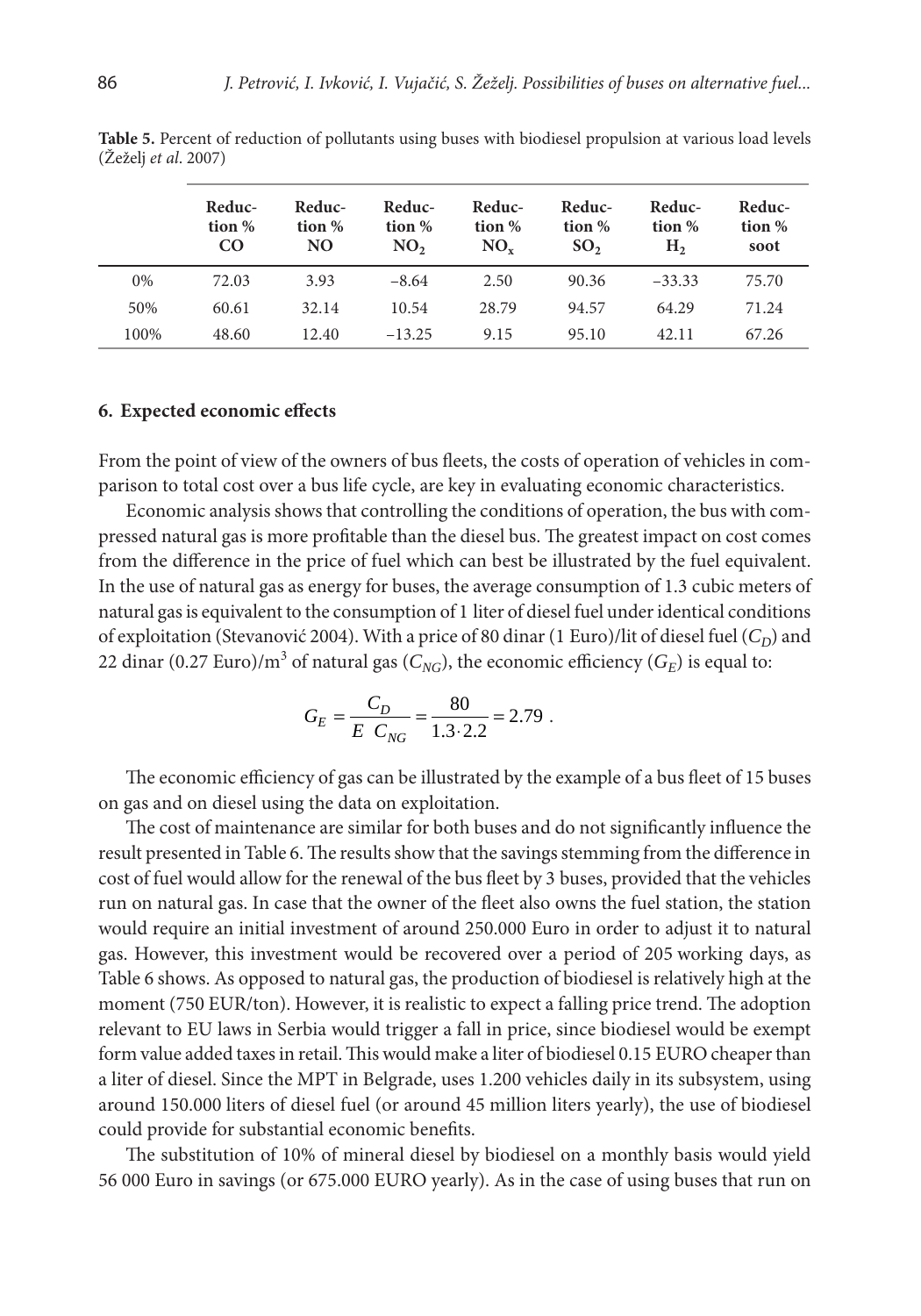natural gas, this solution faces some constraints. It should be mentioned that the percent of potential share of biodiesel (B5, B10, B50, and B100) and corresponding increase in profitability would depend on the capacity of production and distribution as well as the strategy of use in the bus subsystem.

## **7. Conclusions**

Conventional diesel buses are used not only in Belgrade, but also in Serbia at large. They are used in 99% of cases. They are large sources of pollution, primarily soot (PM), nitrogen oxide (NOx) and carbon monoxide (CO).

Having this in mind, it is necessary to find new solutions in order to alleviate the problem of environmental pollution while taking into account other criteria relating to the advantages of alternative fuel use: economic efficiency, availability, security, energy efficiency, etc. Using buses on natural gas propulsion and biodiesel would significantly reduce the emission of pollutants which would improve quality of life in the urban centres. From the economic standpoint, the application of natural gas is a solution that would pay for itself in a very short time period. At the moment, the major constraint for more massive use of these buses lies in the fact that Belgrade does not have a network of stations for this fuel type. On the other hand, the application of biodiesel for bus propulsion is constrained only by the possibilities of local producers. It should be kept in mind that this fuel has the highest potential to lower dependence on the import of oil.

Finally, in order to implement alternative solutions of urban transport as quickly as possible, it would be necessary to provide regulations and fiscal stimuli.

The research results, given in tables 3, 5, and 6, show that the environmental and economic effects of natural gas and biodiesel buses in public urban transport in Belgrade would be significantly positive. These results are part of the scientific evaluation of the viability of the production of a new generation of domestic buses by the Serbian manufacturer IKARBUS.

|                                                                                               | CNG bus      | Diesel bus   |  |
|-----------------------------------------------------------------------------------------------|--------------|--------------|--|
| Number of vehicles                                                                            | 15           | 15           |  |
| Price of vehicle (EUR)                                                                        | 100 000,00   | 80 000,00    |  |
| Value of investment (EUR)                                                                     | 1 500 000,00 | 1 200 000.00 |  |
| Number of working days per year                                                               | 300          | 300          |  |
| Consumption of fuel $(m^3/100 \text{ km}; \text{ lit.}/100 \text{ km}),$<br>(Stevanović 2004) | 45           | 40           |  |
| Price of fuel $(EUR/m^3; EUR/lit.)$                                                           | 0.278        | 0.987        |  |
| Average daily run (km)                                                                        | 300          | 300          |  |
| Cost of fuel over one year (EUR)                                                              | 168 885.00   | 532 980.00   |  |
| Cost difference [gas-diesel (EUR)]                                                            | 364 095.00   |              |  |

**Table 6.** Economic efficiency of gas propulsion on the basis of price difference over one year (Žeželj *et al.* 2007)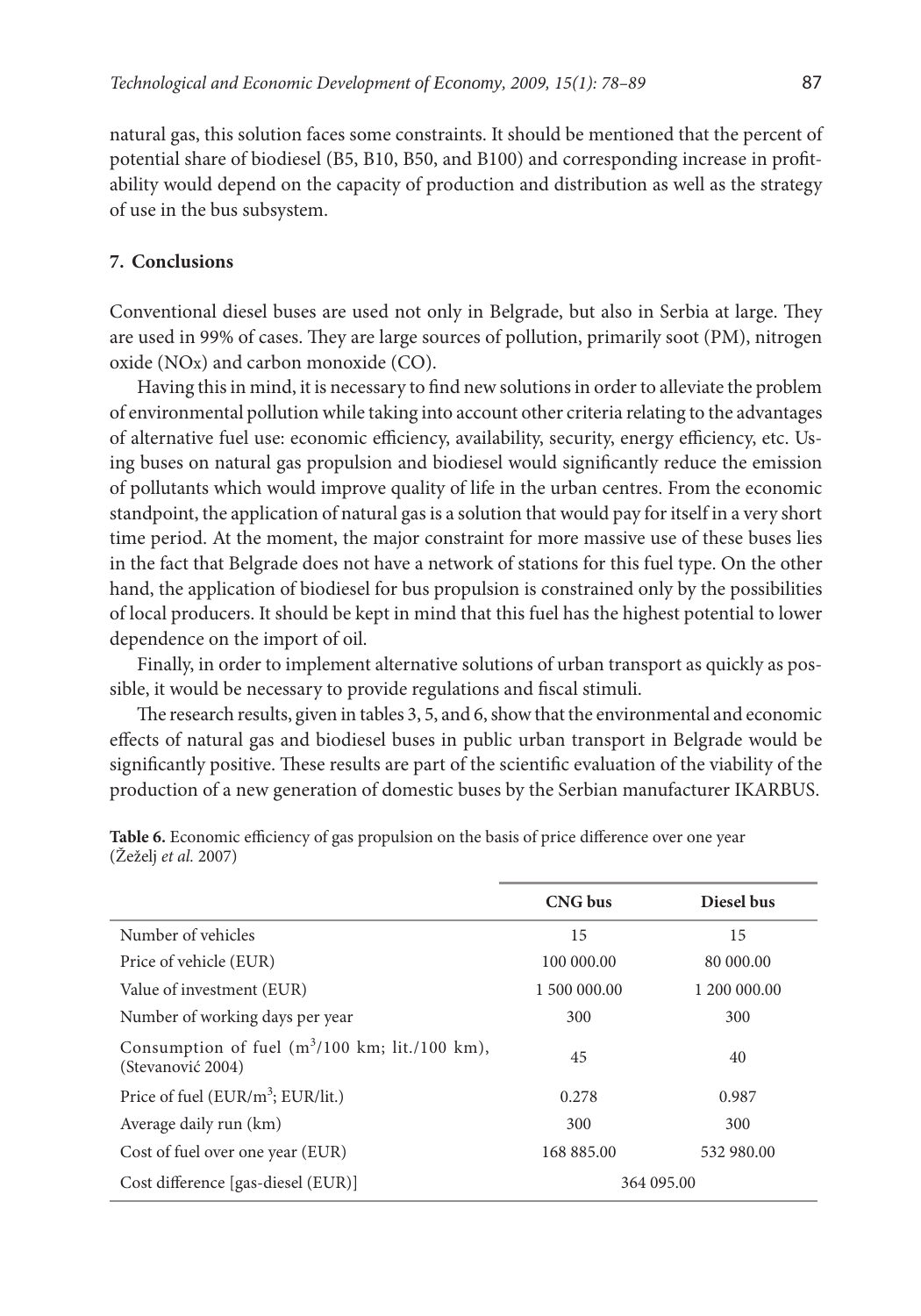## **References**

- Deakin, E. 2003. *Sustainable development and sustainable transportation: strategies for economic prosperity, environmental quality, and equity*. University of California, Berkeley Institute of Urban and Regional Development, 41.
- *Generalni plan Beograda 2021*. 2001. (Approved 2003). [General Plan of Belgrade till 2021], Institute of Urbanism Belgrade, Belgrade (in Serbian).
- Gligorijević, R.; Jevtić, J.; Borak, Đ. 2004. Biodizel, alternatvno gorivo nižih emisija [Biodiesel, alternative fuel with lower emissions], *YUNG* 44(10): 16–22 (in Serbian).
- Ivković, I.; Žeželj, S. 2005. Ekološke i bezbednosne karakteristike autobusa sa pogonom na prirodni gas [The ecological and security characteristics of buses with propulsion on natural gas], in *Conference Research and Projects for the Economy*, Belgrade 6–7, October, Papers-CD edition, 30 (in Serbian).
- Ivković, I.; Kaplanović, S.; Žeželj, S. 2007. Višekriterijumsko rangiranje konstrukcijsko-koncepcijskih rešenja autobusa u cilju stvaranja održivog JMTP-a u Beogradu [Multiple attribute decision making of constructional concept bus solutions for achieving sustainable mass public transportation in Belgrade], *Journal of Research and Design in Commerce & Industry* 15: 57–66 (in Serbian).
- Jakimavičius, M.; Burinskienė, M. 2007. Automobile transport system analysis and ranking in Lithuanian adminsitrative regions, *Transport* 22(3): 214–220.
- Jarašūnienė, A. 2007. Research into intelligent transport systems (ITS) technologies and efficiency, *Transport* 22(2): 61–67.
- Kapski, D.; Leonovich, I.; Ratkevičiūtė, K.; Miškinis, D. 2008. Implementation of experimental research in road traffic: theory and practice, *The Baltic Journal of Road and Bridge Engineering* 3(2): 101–108.
- *NGV Statistics, Gas Vehicle Report*, 2007, Nov 11.
- Pelkmans, L.; De Keukeleere, D.; Bruneel, H.; Lenaers, G. 2001. *Influence of vehicle test cycle characteristics on fuel consumption and emission of city buses*. Vito Flemish Institute for Technological Research, 11.
- *Projekat BIO-PEX [Biodizel probna eksploatacija]. Završni izveštaj o probnoj eksploataciji vozila GSP "Beograd" sa pogonom na biodizel B100, 2006.* [BIO-PEX Project biodiesel test-run exploitation, Final report on test-run exploitation of vehicles of Public Transport Belgrade with propulsion on biodiesel B100]. 2006. Victoria group, GSP, Belgrade, 30 (in Serbian).
- Stevanović, A. 2004. *Analiza eksploatacionih podataka pri kretanju autobusa IK104 CNG* [The analysis of exploitation data on board bus ik104 on natural gas]. Belgrade, 45 (in Serbian).
- Tica, S.; Nijemčević, S.; Žeželj, S. 2003. Strategija primene autobusa sa pogonom na prirodni gas u sistemu javnog gradskog transporta putnika u Beogradu [The strategy of using buses on natural gas propulsion in the system of urban transport of passengers in Belgrade], in *International Conference Vehicles on Natural Gas in South-east Europe.* Sarajevo, October, Papers-CD edition, 6 (in Serbian).
- Žeželj, S.; Ivković, I.; Petrović, J. 2007. *Razvoj nove generacije autobusa domaće proizvodnje* [Production of a new generation of domestic buses]. Ministry of Science, Republic of Serbia, E. No. 6402 (in Serbian).